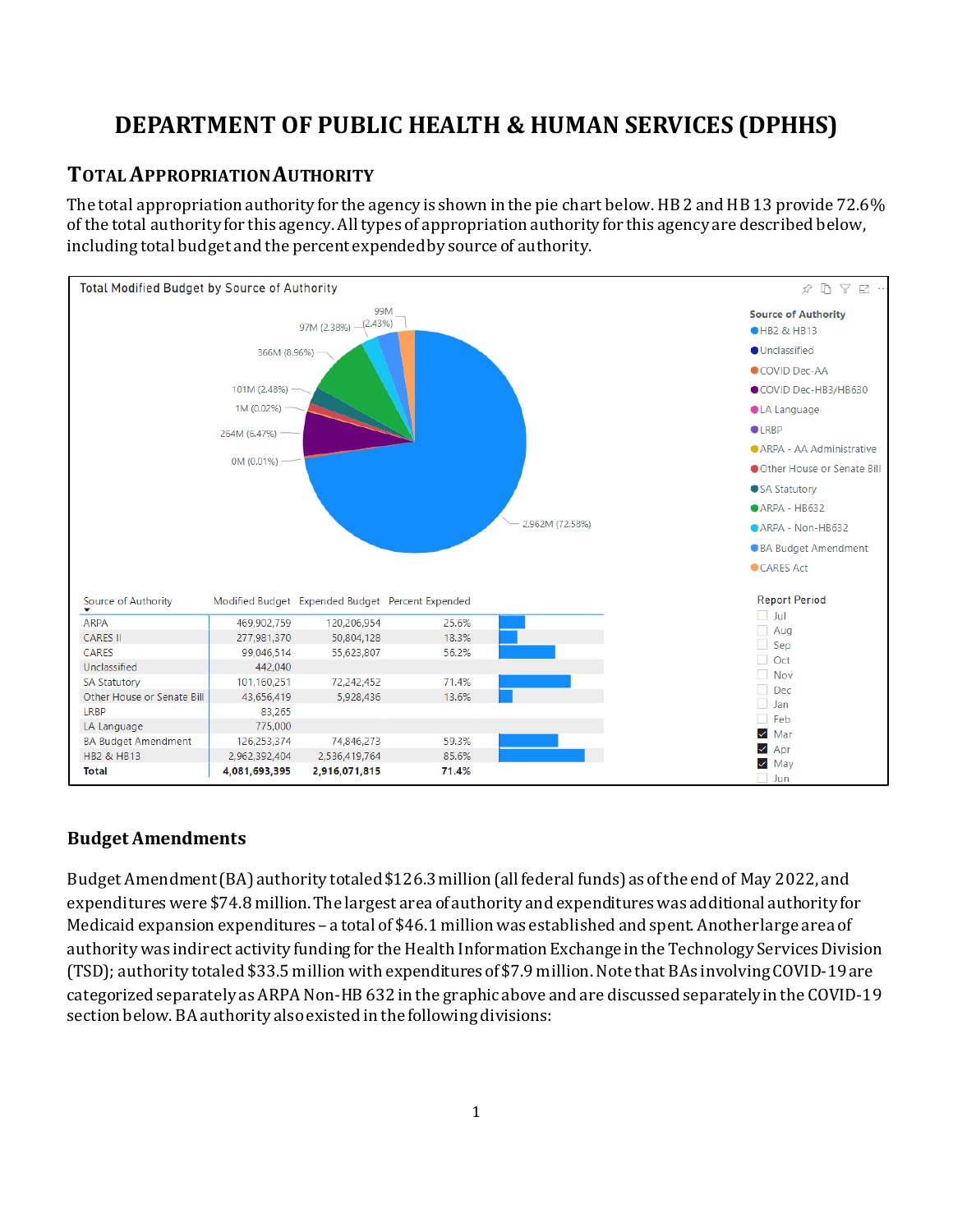- Public Health and Safety Division (PHSD)– spending of \$4.0 million from a budget of \$10.6 million, largely on prescription drug overdose activities; diabetes, heart health, stroke, and chronic diseaserelated activities; childhood lead poisoning prevention;and epidemiology &laboratory capacity
- Behavioral Health and Developmental Disabilities Division (BHDDD) spending of \$9.1 million from a budget of \$15.1 million. Most expenditures have been for opioid response, postpartum services, and the chemical dependency prevention frameworkgrant
- Early Childhood and Family Support Division (ECFSD) spending of \$5.7 million from a budget of \$11.6 million, mostly on maternal/infant home visiting, sexual risk avoidance education, pediatric mental health care access, and the Maternal Health Innovations Program
- Child and Family Services Division (CFSD)– spending of \$525,939 from a budget of \$3.1 million on caseworker visits,family first prevention services, the Kinship Navigator Program, and adoption incentives
- Senior and Long-Term Care Division (SLTC) spending of \$976,638 from a budget of \$2.6 million, mostly on elder abuse prevention, Alzheimer's activities, the adult protective services opioid misuse program, and lifespan respite
- Health Resources Division (HRD) in addition to the \$46.1 million for Medicaid expansion discussed above, spending of \$597,614 from a budget of \$1.1 million on perinatal health
- Human and Community Services Division (HCSD) spending of \$25,931on a budget of \$151,520 for food stamp performance bonuses, income verification, and emergency food assistance
- Disability Employment and Transitions (DET)– Spending of \$33,994 from a budget of \$33,994 for financial relief restoration payments

### **Language**

Language (LA) authority is associated with the Montana Telecommunications Access Program (MTAP). As of the beginning of June 2022, none of the \$775,000 in HB 2 language authority had been expended.

## **Statutory Appropriations**

The largest statutory appropriation in DPHHS is for the Indian Health Service component of Medicaid, which is 100.0% federal funding. As of the end of May 2022, budget authority for this program was \$94.6 million,and expenditures were \$67.3 million.

Other statutory authority in DPHHS is associated with:

- Alcohol tax distributions to the Addictive and Mental Disorders Division (AMDD)– budget of \$2.4 million state special revenue (SSR) with spending of \$1.6 million
- Title X family planning budget of \$2.2 million federal funds with spending of \$2.0 million
- Montana State Hospital bond payments budget of \$1.8 million SSR with spending of \$1.1 million
- Adoption services fees budget of \$250,000 SSR with spending of \$135,968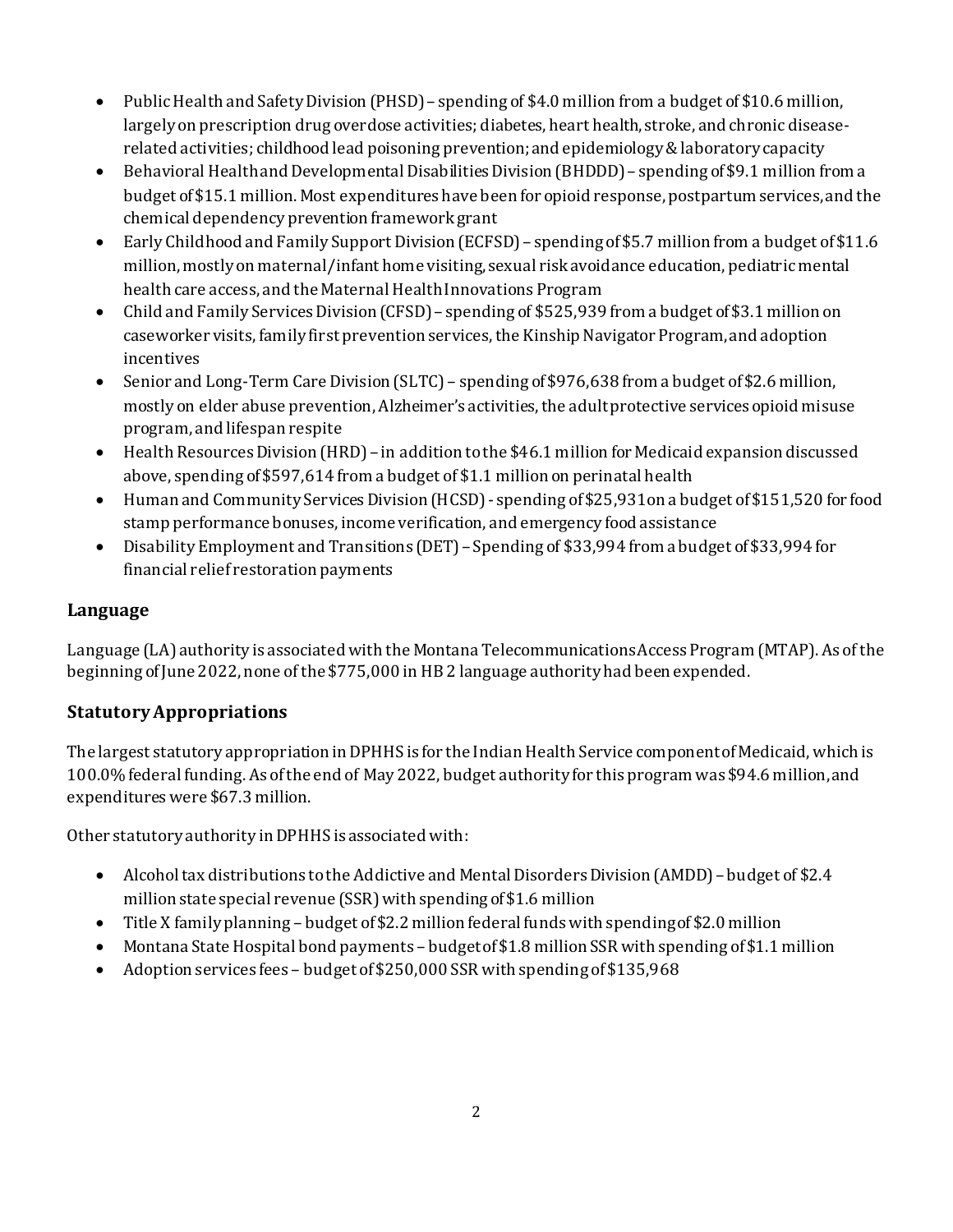## **Other Bills**

Other bills authority totals \$43.7 million and is associated with the items listed below. Budgets and expenditures are current through the end of May2022.

- HB 4: authority of \$375,219 for long-range information technology (IT) projects including the Temporary Assistance for Needy Families (TANF), Client Assistance Program (CAPS), Supplemental Nutrition Assistance Program (SNAP), and Combined Health Information and Montana Eligibility System (CHIMES) systems; no expenditures to date
- HB 5: authority of \$600,000 for Southwest Montana Veterans Home in the Senior and Long-Term Care Division, with \$600,000 of unspent authority
- HB 10: authority of \$17.7 million for long-range IT projects, largely accounted for by the Medicaid Management Information System (MMIS); \$5.5 million has been expended to date
- HB 57: authority of \$16,526 for child protective services (CPS) review hearings; authority fully expended
- HB 459: authority of \$41,731 for CPS worker certification, no expenditures to date
- HB 701: authority of \$25.0 million for Healing and Ending Addiction Through Recovery and Treatment (HEART)fund-related Medicaid services, with spending of\$375,000 for the tribal HEART fund

## **COVID-19 Authority**

The following chart is provided to allow the legislature to examine the funding that is available to the agency for COVID-19 impacts from FY 2020 through FY 2022. The chart shows the budget established in each fiscal year,

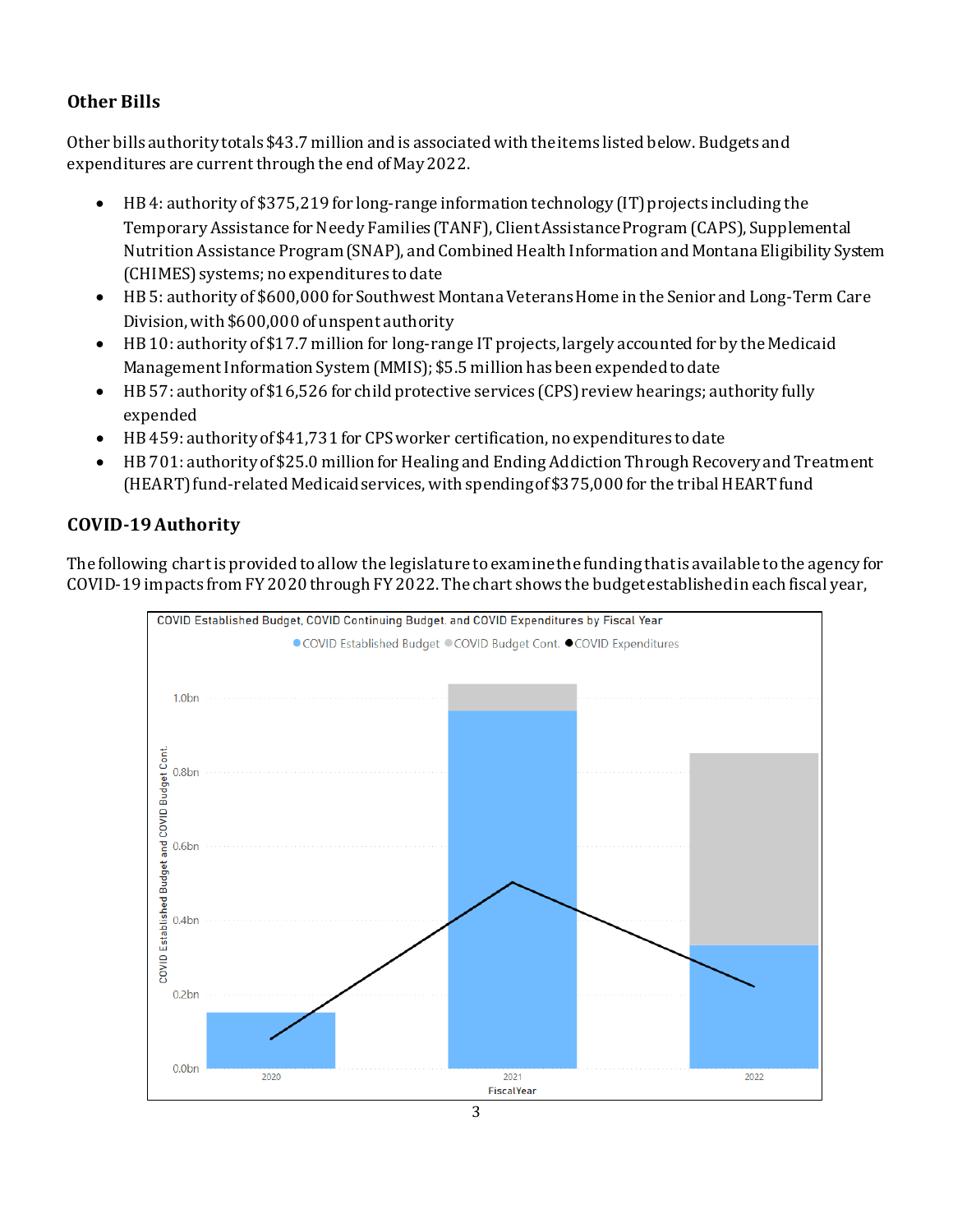any authority that continued into a following fiscal year because it was not spent in the previous fiscal year, and expenditures.

#### **In FY 2020:**

DPHHS established \$151.8 million in budget authority tied to the Coronavirus Aid, Relief, and Economic Security (CARES) Act I (plus Federal HR 6074, 6201, and 266). Of this total, \$79.7 million was expended in FY 2020, and \$72.0 million was carried over to FY 2021.

#### **In FY 2021:**

DPHHS established \$426.1 million in budget authority tied to CARES I (plus Federal HR 6074, 6201, and 266). DPHHS also carried over \$72.0 million in unused CARES I authority from FY 2020. Total CARES I expenditures in FY 2021 were \$448.0 million.

DPHHS established \$310.3 million in budget authority tied to CARES II (HB 3 and HB 630). Total CARES II expenditures in FY 2021 were \$39.2 million.

DPHHS established \$231.3 million in budget authority tied tothe American Rescue Plan Act (ARPA)/HB 632. Total ARPA expenditures in FY 2021 were \$15.0 million. The only expenditure was for nursing home supplemental payments.

#### **In FY 2022:**

DPHHS established \$59.0million in budget authority tied to CARES I (plus Federal HR 6074, 6201, and 266). DPHHS also carried over \$40.1 million in unused CARES I authority from FY 2021. Total CARES I expenditures to date in FY 2022 were \$55.9 million. Significant expenditure areas included:<br>• \$41.9 million for enhanced federal medical assistance percentage (FMA

- \$41.9 million for enhanced federal medical assistance percentage (FMAP)(budget of \$55.6 million)
- \$5.8 million for epidemiology and laboratory capacity (budget of \$20.5 million)
- \$4.3 million for Housing and Urban Development(HUD)emergency shelter program (budget of \$6.3 million)

DPHHS established \$16.6million in budget authority tied to CARES II (HB 3 and HB 630). DPHHS carried over \$261.4 million in unused CARES II (HB 3 and HB 630) authority from FY 2021. Total CARES II expendituresto date in FY 2022 were \$45.2 million. Significant expenditure areas included:<br>
• \$23.3 million for epidemiology and laboratory capacity (budget of \$5

- \$23.3 million for epidemiology and laboratory capacity (budget of \$58.0 million)
- \$12.6 million for immunizations (budget of \$34.4 million)
- \$1.8 million from the childcare and development fund (budget of \$20.4 million)
- Large areas of unspent authority to date include \$34.7 million for epidemiology and laboratory capacity, \$97.9 million for testing, tracing, and mitigation, and \$18.6 million for childcare development

DPHHS established \$253.6 million in budget authority tied to ARPA/HB 632. DPHHS also carried over \$216.3 million in unused ARPA authority from FY 2021. Total ARPA expenditures to date in FY 2022 were \$120.3 million. Significant expenditure areas included:

- \$24.8 million for SNAP
- \$20.6 million for low income energy assistance program (LIEAP)
- \$17.2 million for childcare stabilization<br>• \$6.8 million for SNAP enhanced benefits
- \$6.8 million for SNAP enhanced benefits
- \$31.5 million for home and community-based services supplemental payments
- \$7.1 million for epidemiology and laboratory capacity,reopening schools (budget of \$32.2 million)
- Large areas of unspent authority to date include \$109.7 million for testing, \$50.9 million for childcare stabilization, and \$41.2 million for childcare development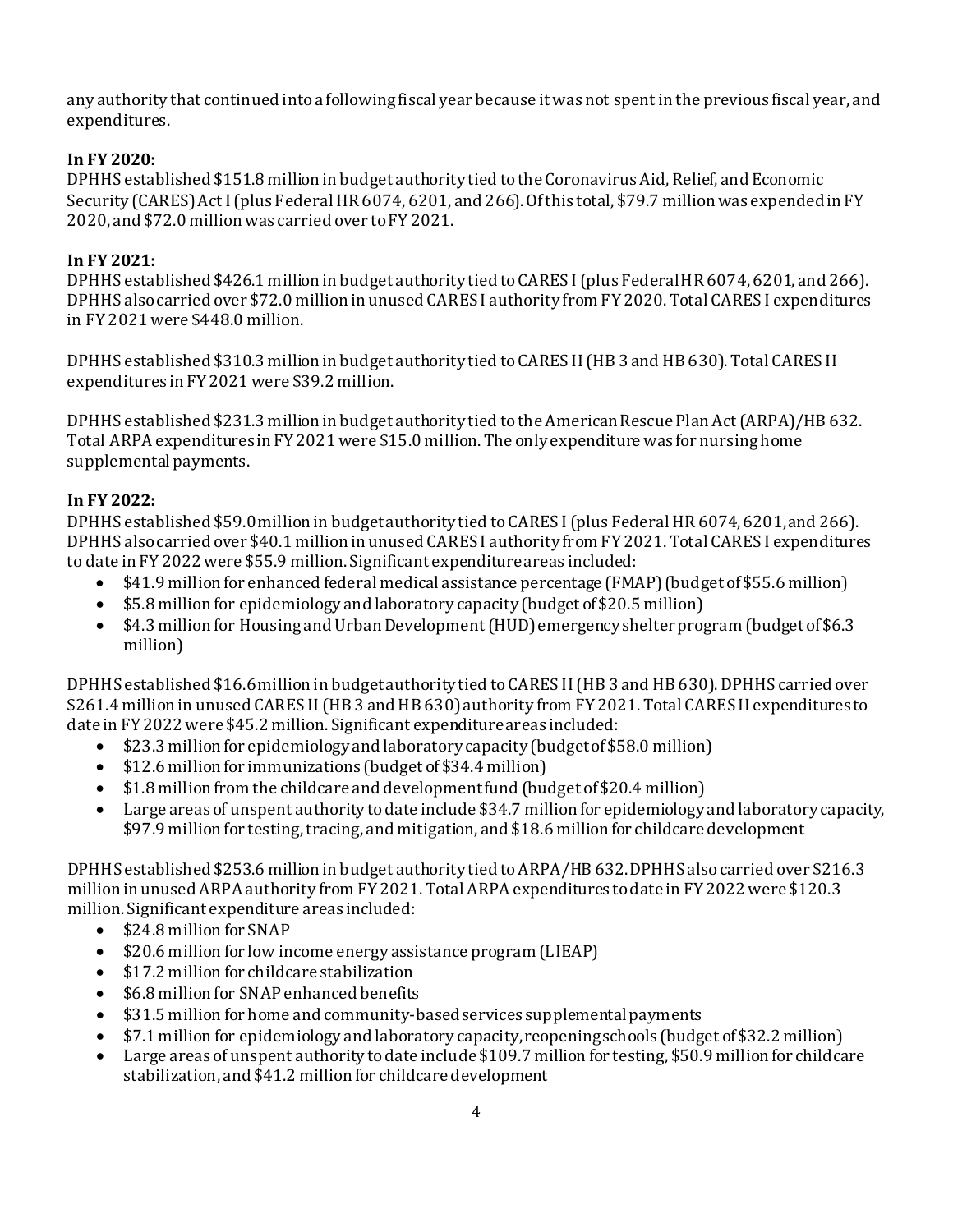## **HB2BUDGET MODIFICATIONS**

The following chart shows the HB 2 budget as passed by the legislature, including the pay plan, and the HB 2 modified budget through the end of May 2022. Net modifications to the budget include operating plan changes from one expenditure account to another, program transfers, reorganizations, and agency transfers of authority. The positive modifications and negative modifications are shown by program, expenditure account, and fund type.

| Legislative Budget Compared to Modified Budget - HB 2 Only |                             |                             |                          |  |  |  |  |  |  |  |
|------------------------------------------------------------|-----------------------------|-----------------------------|--------------------------|--|--|--|--|--|--|--|
| Agency Name                                                | March Modified<br>Budget    | June Modified<br>Budget     | <b>Net Modifications</b> |  |  |  |  |  |  |  |
| □ Public Health & Human Services                           | 2,962,834,444               | 2,962,392,404               | $-442.040$               |  |  |  |  |  |  |  |
| ADDICTIVE & MENTAL DISORDERS                               | 92,299,107                  | 90.389.200                  | $-1.909.907$             |  |  |  |  |  |  |  |
| <b>BUSINESS &amp; FINANCIAL SERVICES</b>                   | 13,572,271                  | 13,572,271                  |                          |  |  |  |  |  |  |  |
| CHILD & FAMILY SERVICES                                    | 106,570,665                 | 106.570.665                 | $\mathbf{0}$             |  |  |  |  |  |  |  |
| CHILD SUPPORT SERVICES                                     | 11,454,868                  | 11.454.868                  | $\Omega$                 |  |  |  |  |  |  |  |
| DEVELOPMENTAL SERVICES DIV                                 | 459,847,712                 | 443,680,036                 | $-16, 167, 676$          |  |  |  |  |  |  |  |
| <b>DIRECTORS OFFICE</b>                                    | 26,900,236                  | 25,387,470                  | $-1.512.766$             |  |  |  |  |  |  |  |
| <b>DISABILITY EMPLYMNT &amp;TRANSITNS</b>                  | 29,172,143                  | 29.172.143                  | 0                        |  |  |  |  |  |  |  |
| EARLY CHILDHOOD & FAM SUPPORT                              | 84,128,200                  | 84.128.200                  | 0                        |  |  |  |  |  |  |  |
| <b>HEALTH RESOURCES DIVISION</b>                           | 1,434,030,312               | 1,456,550,022               | 22.519.710               |  |  |  |  |  |  |  |
| HUMAN AND COMMUNITY SERVICES                               | 283,136,123                 | 279.636.123                 | $-3.500.000$             |  |  |  |  |  |  |  |
| MEDICAID & HEALTH SVCS MNGMT                               | 4,169,022                   | 4.169.022                   |                          |  |  |  |  |  |  |  |
| OFFICE OF INSPECTOR GENERAL                                | 9,352,012                   | 9,015,012                   | $-337,000$               |  |  |  |  |  |  |  |
| OPERATIONS SERVICES DIVISION                               | 1,528,666                   | 1,228,666                   | $-300,000$               |  |  |  |  |  |  |  |
| PUBLIC HEALTH & SAFETY DIV                                 | 39,304,851                  | 38,304,851                  | $-1,000,000$             |  |  |  |  |  |  |  |
| SENIOR & LONG TERM CARE SVCS                               | 308,887,772                 | 309,803,371                 | 915.599                  |  |  |  |  |  |  |  |
| <b>TECHNOLOGY SERVICES DIVISION</b><br>Total               | 58.480.484<br>2,962,834,444 | 59.330.484<br>2,962,392,404 | 850.000<br>$-442,040$    |  |  |  |  |  |  |  |
| Acct & Lvl 1 DESC                                          | March Modified<br>Budget    | June Modified<br>Budget     | <b>Net Modifications</b> |  |  |  |  |  |  |  |
| ⊞ 61000 Personal Services                                  | 201.728.566                 | 202.494.071                 | 765.505                  |  |  |  |  |  |  |  |
| □ 62000 Operating Expenses                                 | 153,833,335                 | 155,403,444                 | 1,570,109                |  |  |  |  |  |  |  |
| <b>E</b> 63000 Equipment & Intangible Assets               | 536.750                     | 575,550                     | 38,800                   |  |  |  |  |  |  |  |
| <b>E</b> 66000 Grants                                      | 67,568,454                  | 75,427,831                  | 7,859,377                |  |  |  |  |  |  |  |
| <b>EL 67000 Benefits &amp; Claims</b>                      | 2.532.580.214               | 2.503.213.631               | $-29,366,582$            |  |  |  |  |  |  |  |
| <b>⊞</b> 68000 Transfers-out                               | 6.137.031                   | 24.834.223                  | 18.697.192               |  |  |  |  |  |  |  |
| ⊞ 69000 Debt Service                                       | 450.094                     | 443,653                     | $-6,441$                 |  |  |  |  |  |  |  |
| Fund Type                                                  | March Modified<br>Budget    | June Modified<br>Budget     | <b>Net Modifications</b> |  |  |  |  |  |  |  |
| ⊞ 01 General                                               | 567,021,559                 | 566,741,749                 | $-279.810$               |  |  |  |  |  |  |  |
| <b>E</b> 02 State/Other Spec Rev                           | 232,573,729                 | 232,498,906                 | $-74.823$                |  |  |  |  |  |  |  |
| ⊞ 03 Fed/Other Spec Rev                                    | 2,163,239,156               | 2,163,151,749               | -87,407                  |  |  |  |  |  |  |  |

Several significant modifications were made to the DPHHS HB 2 budget in the March-May period of FY 2022. These include:<br>In the H

• In the Health Resources Division (HRD), an overall increase of \$22.5 million due to transfers in authority from other divisions for Medicaid expenditures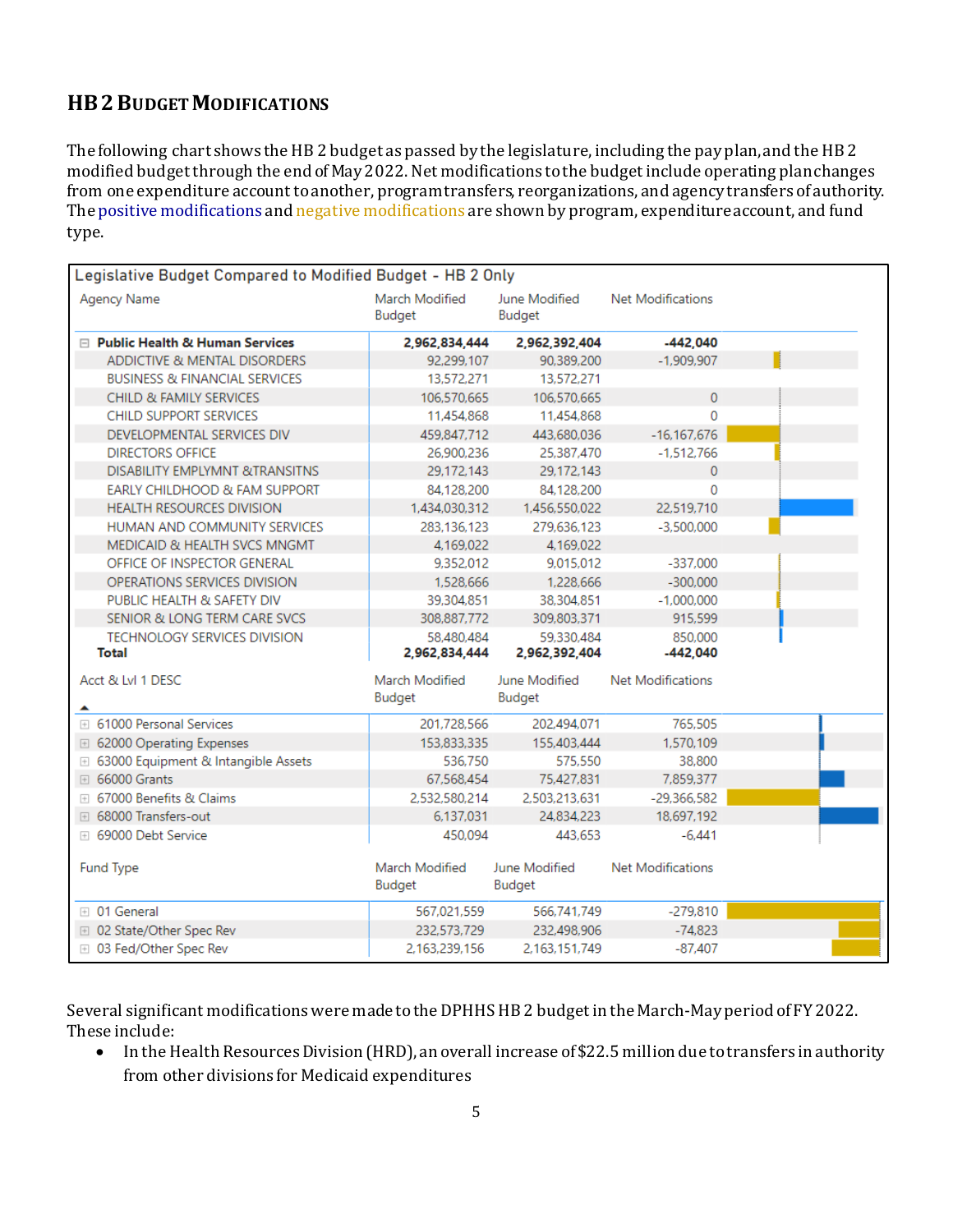- In the Developmental Services Division (DSD/BHDDD), a total reduction of \$16.2 million mostly due to the transfer of federal funds associated with CSCT to HRD for other Medicaid expenditures
- In the Human and Community Services Division (HCSD), a total reduction of \$3.5 million driven by the transfer of TANF federal authority to HRD for Medicaid expenditures
- In the State-Run Facilities Division (AMDD), a total reduction of \$1.9 million driven by a reduction of \$3.7 million in Medicaid facility reimbursement authority and an increase of \$2.0 million in contingency funds for the Intensive Behavior Center (IBC)
- In the Director's Office, an overall decrease of \$1.5 million driven by the transfer of contingency funding for hospital utilization fee (HUF) payments in HRD as well as a workers' compensation reduction of \$442,040.
- In the Public Health and Safety Division, an overall decrease of \$1.0 million in federal authority due to a transfer to HRD for HUF payments
- Grants authority increased by \$7.9 million in the March-May period mostly due to a House Adjustment in HCSD tied to a turnaround imbalance
- Benefits and claims authority decreased by \$29.4 million in the March-May period due toseveral

#### Workers' Compensation Reductions

Per 39-71-403(1)(b)(iv), MCA, when workers' compensation premiums are lower than the previous year, state agencies shall reduce personal services appropriations by the amount of the premium reduction. To track the changes in appropriation authority, total appropriations are not reduced, instead the Governor's Office of Budget and Program Planning (OBPP) requires state agencies to:

- Reduce HB 2, statutory, and proprietary appropriations
- Create a separate offsetting entry on the financial statements in the same amount using an identifying number for workers' compensation entries

The offsetting entries are identified as "frozen" appropriations, which means the appropriations will not be spent unless authorized by OBPP.

factors, the largest of which changed \$18.5 million of benefits and claims authority to transfers-out authority due to federal requirements around home and community-based services enhanced (10%) FMAP. The House Adjustment mentioned above decreased benefits and claims by \$7.7 million while increasing grants authority by \$7.6 million

- Transfers-out authority increased by \$18.7 million in the March-May period due to federal requirements around home and community-based services enhanced (10%) FMAP
- Overall general fund decrease of \$279,810 is due to the workers' compensation reduction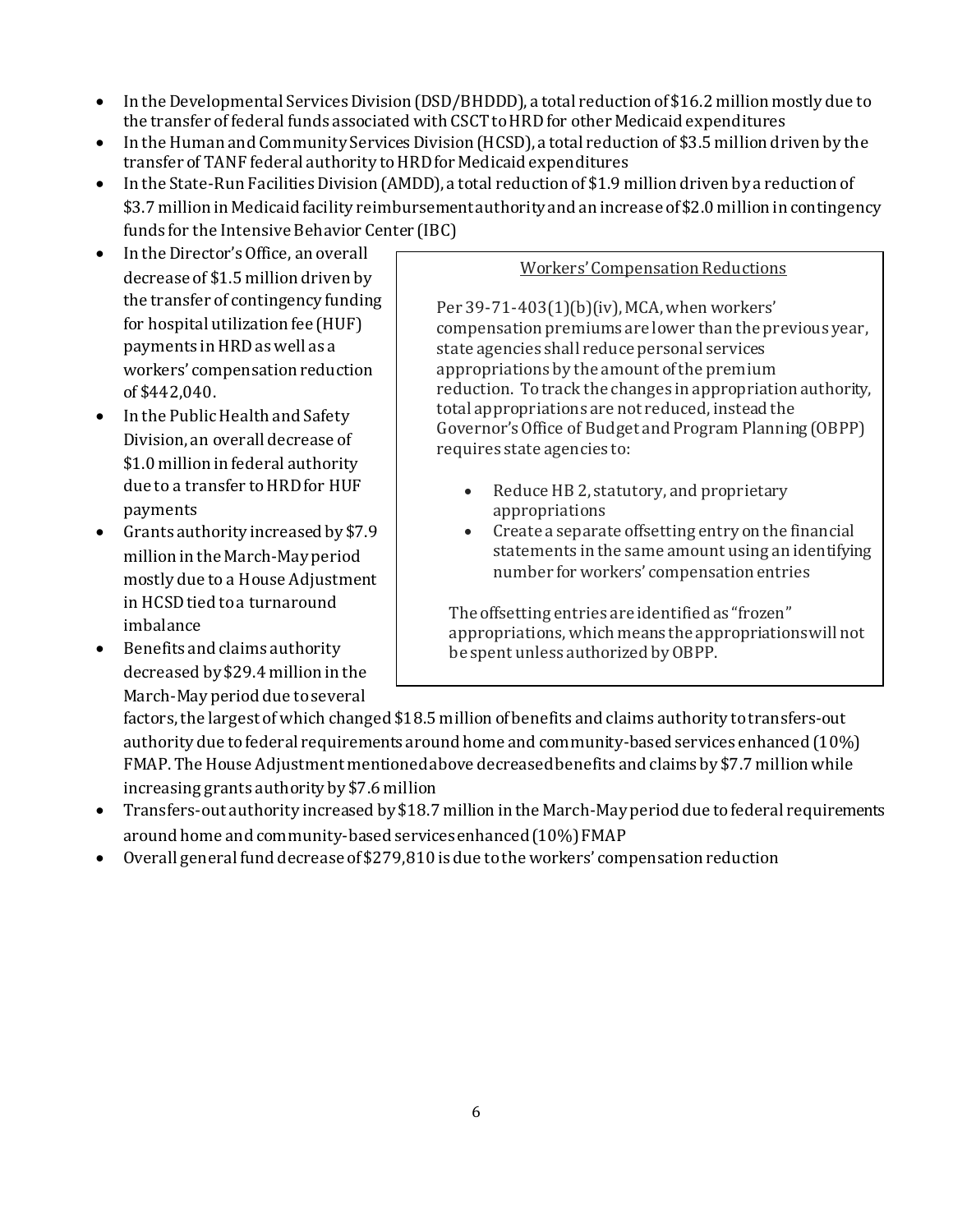## **HB2APPROPRIATION AUTHORITY**

The following chart shows the appropriated budget for the agency compared to expenditures through the end of May 2022.



| Program Name                                        |               | Modified Budget Expended Budget | Percent Expended |
|-----------------------------------------------------|---------------|---------------------------------|------------------|
| ADDICTIVE & MENTAL DISORDERS<br>$\Box$              | 90.389.200    | 78,165,146                      | 86.5%            |
| <b>BUSINESS &amp; FINANCIAL SERVICES</b><br>$\Box$  | 13,572,271    | 11,490,140                      | 84.7%            |
| <b>CHILD &amp; FAMILY SERVICES</b><br>田             | 106,570,665   | 90.520.622                      | 84.9%            |
| <b>CHILD SUPPORT SERVICES</b><br>田                  | 11,454,868    | 9,598,233                       | 83.8%            |
| DEVELOPMENTAL SERVICES DIV<br>田                     | 443.680.036   | 319,005,323                     | 71.9%            |
| <b>DIRECTORS OFFICE</b><br>田                        | 25.387.470    | 8.032.646                       | 31.6%            |
| <b>DISABILITY EMPLYMNT &amp;TRANSITNS</b><br>$\Box$ | 29,172,143    | 17,266,005                      | 59.2%            |
| EARLY CHILDHOOD & FAM SUPPORT<br>日                  | 84,128,200    | 67,374,450                      | 80.1%            |
| <b>HEALTH RESOURCES DIVISION</b><br>$\Box$          | 1,456,550,022 | 1,396,835,834                   | 95.9%            |
| HUMAN AND COMMUNITY SERVICES<br>日                   | 279,636,123   | 224,860,563                     | 80.4%            |
| MEDICAID & HEALTH SVCS MNGMT<br>田                   | 4,169,022     | 2,954,189                       | 70.9%            |
| OFFICE OF INSPECTOR GENERAL<br>$\Box$               | 9,015,012     | 7,180,075                       | 79.6%            |
| OPERATIONS SERVICES DIVISION<br>田                   | 1,228,666     | 611,795                         | 49.8%            |
| PUBLIC HEALTH & SAFETY DIV<br>田                     | 38,304,851    | 25,337,087                      | 66.1%            |
| SENIOR & LONG TERM CARE SVCS<br>田                   | 309,803,371   | 229,989,140                     | 74.2%            |
| <b>TECHNOLOGY SERVICES DIVISION</b><br>$\Box$       | 59,330,484    | 47.198.517                      | 79.6%            |
| Total                                               | 2,962,392,404 | 2.536.419.764                   | 85.6%            |

Higher expenditures in HRD were primarily the result of increased spending in the Medicaid expansion program. The lower percent expenditure in the Director's Office was the result of a higher modified budget due to the transfer of the enhanced FMAP contingency funding to the Director's Office.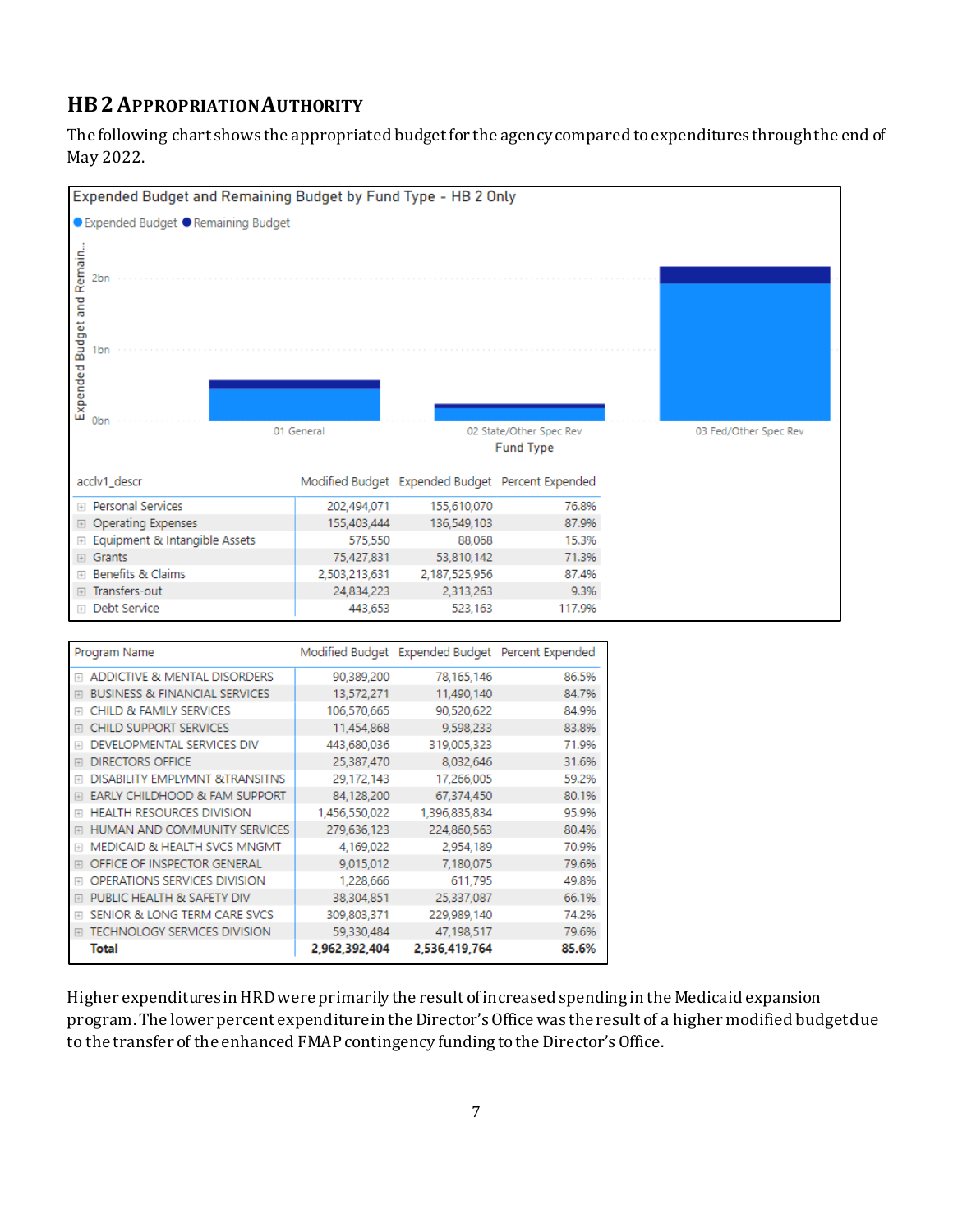## **PERSONAL SERVICES**

*Personal Services March-May 2022 Update*

Personal services make up 6.8% of the DPHHS HB 2 budget in FY 2022. The modified budget amountfor personal services is \$202.5 million, of which \$155.6 million or 76.8%, has been expended to date. The image below provides detail on vacancies in DPHHS as of May 1, 2022.



In the column chart above DPHHS divisions are sorted by total FTE. AMDD, which is responsible for several facilities, including the Montana State Hospital(MSH), has both the most total FTE and the largest portion of vacancies. Of the 581.4 vacant positions, 55.9%are in AMDD/FSD. DPHHS has been using contractlabor in order to provide many services at MSH. Contract labor is coded as operating expenses (and not personal services) in the state accounting system. The following image provides more detail on the types of positions that have vacant FTE as of May 1, 2022.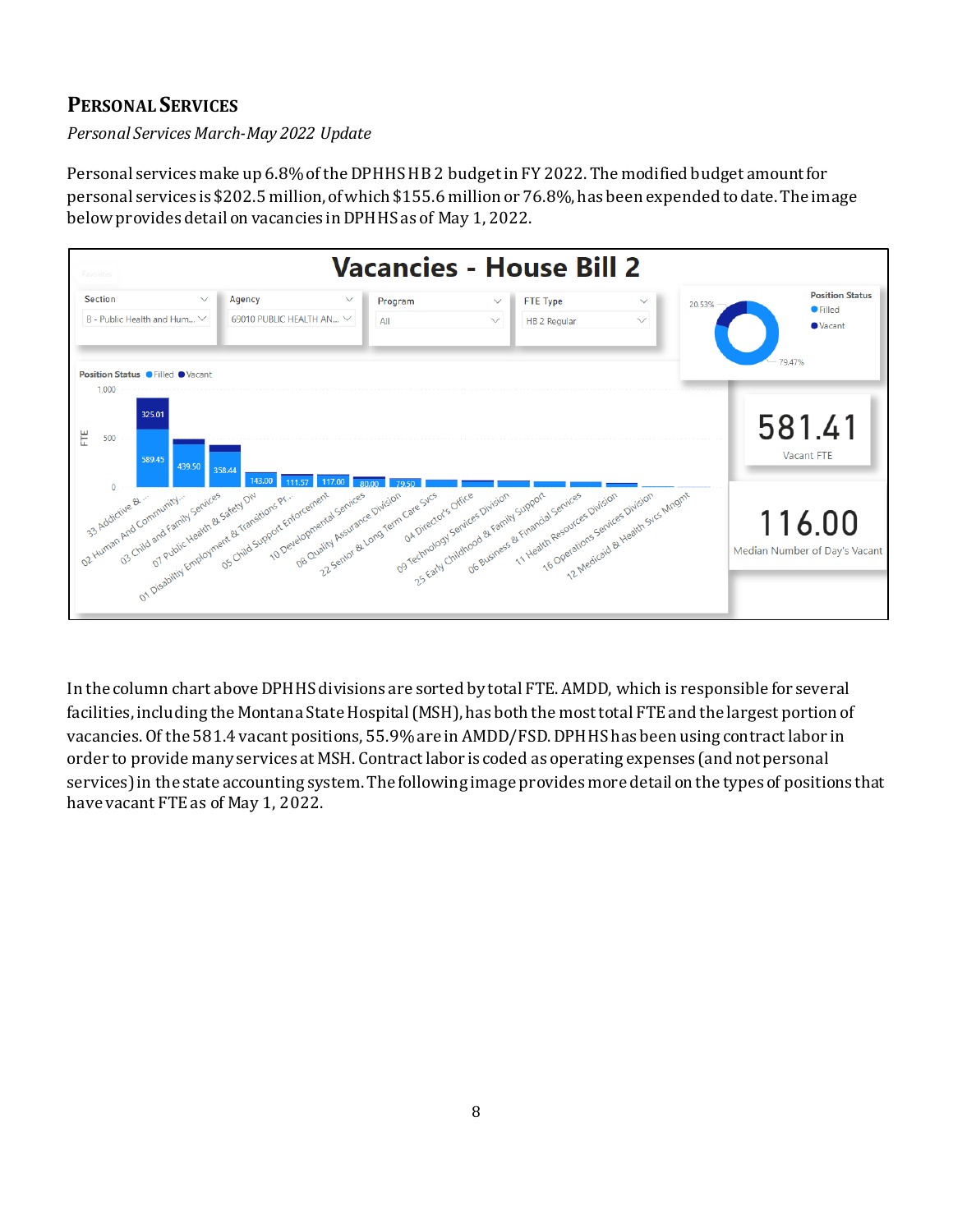

This image is not inclusive of every vacant position in DPHHS. The table below contains detail on utilization by FTE hours for each DPHHS division from July 1, 2021 through May 1, 2022. Divisions are sorted by total available hours. Three divisions have exceeded their budgeted FTE hours at this point in the fiscal year. Note that AMDD is 70.48% utilized, reflective of the high number of vacancies in that division.

| Agency                                                       | <b>YTD HOURS</b> | Available Hours Percent Utilized |         |
|--------------------------------------------------------------|------------------|----------------------------------|---------|
| <b>69010 PUBLIC HEALTH AND HUMAN</b><br>冃<br><b>SERVICES</b> | 4,232,454.50     | 4,799,713.92                     | 88.18%  |
| 33 Addictive & Mental Disorders<br>$\lceil + \rceil$         | 1,093,074.31     | 1,550,924.16                     | 70.48%  |
| 03 Child and Family Services<br>$+$                          | 782,064.25       | 729,229.12                       | 107.25% |
| 02 Human And Community Services<br>$+$                       | 754,812.28       | 835,280.00                       | 90.37%  |
| 07 Public Health & Safety Div<br>$+$                         | 259,144.84       | 263,304.00                       | 98.42%  |
| 05 Child Support Enforcement<br>$\boxed{+}$                  | 221,151.66       | 220,157.76                       | 100.45% |
| 01 Disabiltiy Employment & Transitions<br>$+$<br>Program     | 208,638.22       | 227,382.72                       | 91.76%  |
| 10 Developmental Services<br>$+$                             | 167,770.83       | 179,776.00                       | 93.32%  |
| 08 Quality Assurance Division<br>$+$                         | 138,600.48       | 151,792.00                       | 91.31%  |
| 22 Senior & Long Term Care Svcs<br>$+$                       | 123,946.82       | 126,776.00                       | 97.77%  |
| 09 Technology Services Division<br>$+$                       | 107,658.29       | 113,632.00                       | 94.74%  |
| 25 Early Childhood & Family Support<br>$+$                   | 106,706.64       | 100,471.04                       | 106.21% |
| 04 Director's Office<br>$\left  + \right $                   | 104,313.53       | 119,144.00                       | 87.55%  |
| 06 Business & Financial Services<br>$\left  + \right $       | 83,083.99        | 91.584.00                        | 90.72%  |
| 11 Health Resources Division<br>$\Box$                       | 66,594.62        | 72,283.52                        | 92.13%  |
| 16 Operations Services Division<br>$+$                       | 11,487.19        | 12,889.60                        | 89.12%  |
| 12 Medicaid & Health Svcs Mngmt<br>$+$                       | 3.406.57         | 5,088.00                         | 66.95%  |
| Total                                                        | 4,232,454.50     | 4,799,713.92                     | 88.18%  |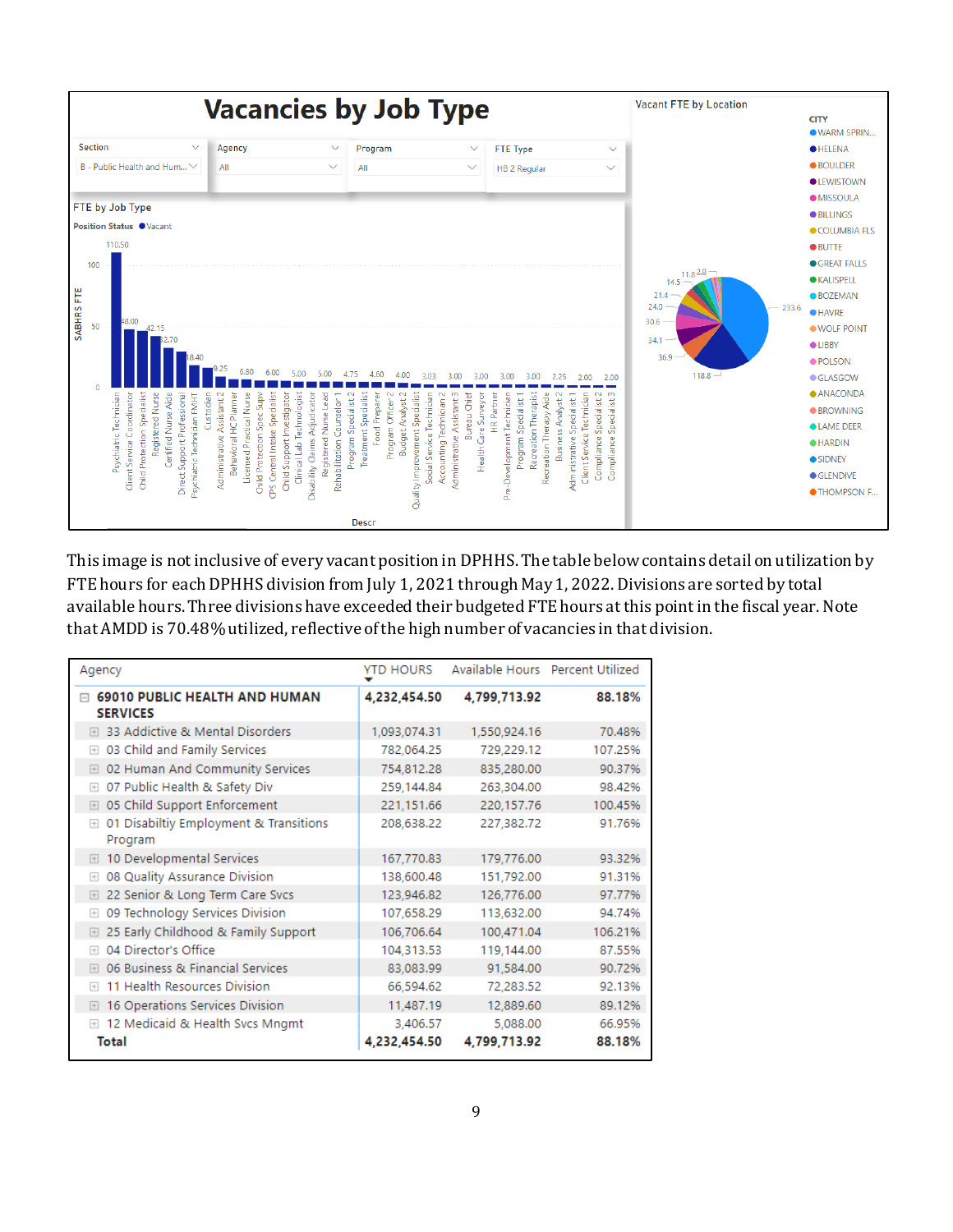# **OTHER ISSUES Information Technology Project Expenditures**



| Large Information Technology Projects<br>Original and Revised Budgets |            |             |                        |  |  |  |  |  |  |
|-----------------------------------------------------------------------|------------|-------------|------------------------|--|--|--|--|--|--|
| Original<br>Change from<br>Revised                                    |            |             |                        |  |  |  |  |  |  |
| Project                                                               | Budget     | Budget      | <b>Original Budget</b> |  |  |  |  |  |  |
| Montana Healthcare Programs Modularity Project (MPATH) Program        | 73,255,288 | 103,837,339 | 30.582.051             |  |  |  |  |  |  |
| <b>IMPATH - Provider Services</b>                                     | 7.405.542  | 7.405.542   |                        |  |  |  |  |  |  |
| <b>MPATH - System Integration Services</b>                            | 34.660.000 | 34,660,000  |                        |  |  |  |  |  |  |
| <b>MPATH Care Management Module</b>                                   | 6,954,980  | 5.410.477   | (1,544,503)            |  |  |  |  |  |  |
| <b>CHIMES Quality Assurance and Accuracy</b>                          | 965,000    | 965.000     |                        |  |  |  |  |  |  |
| <b>CHIMES Resource Referral Engine</b>                                | 1,874,250  | 1,874,250   |                        |  |  |  |  |  |  |
| <b>IMPATH - Care Management - Release 2</b>                           | 2,115,103  | 2,115,103   |                        |  |  |  |  |  |  |

The large majority of the IT project expenditures in DPHHS involve the Montana healthcare programs modularity project (MPATH). According to the State Information Technology Services Division, the MPATH project is intended to:

"procure software and services to replace the state's aging legacy Medicaid Management Information System (MMIS). DPHHS will acquire discrete modules that align with the Final Rule for Mechanized Claims Processing and Information Retrieval Systems as described in 42 CFR 433.111, and successfully meet the goals and business needs identified by DPHHS during the modularity planning process. The MPATH modularity blueprint includes the following modules: systems integration services, provider services, enterprise data warehouse services, data analytics services, financial support services, claims processing and management services, care management services, customer care services, and pharmacy support services. DPHHS will be developing and releasing request for proposals related to these modules over the next two years."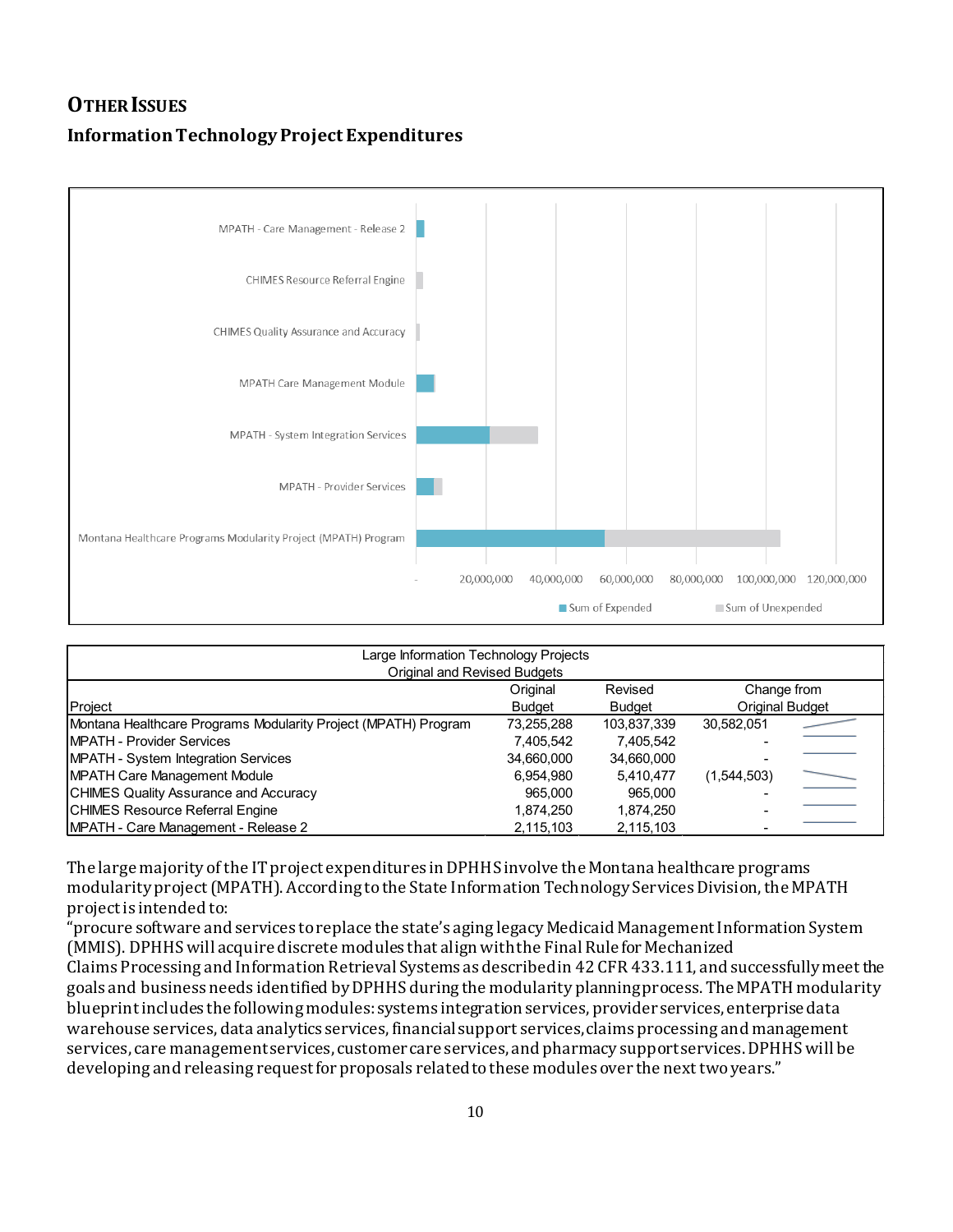The comprehensive MPATH delivery date, which has been revised several times, is December 2024,according to DPHHS correspondence with LFD.

| Large Information Technology Projects                                   |           |               |               |                               |     |  |  |  |  |  |
|-------------------------------------------------------------------------|-----------|---------------|---------------|-------------------------------|-----|--|--|--|--|--|
| Original and Revised Delivery Date                                      |           |               |               |                               |     |  |  |  |  |  |
| Original<br>Revised<br>Change from<br>Start                             |           |               |               |                               |     |  |  |  |  |  |
| Project                                                                 | Date      | Delivery Date | Delivery Date | <b>Original Delivery Date</b> |     |  |  |  |  |  |
| <b>ICAPS Mainframe to MidTier Transition</b>                            | 5/7/2020  | 6/30/2021     | 10/11/2021    | 24.6%                         |     |  |  |  |  |  |
| CHIMES COVID-19 Policy and Procedure Changes                            | 6/2/2020  | 7/31/2021     | N/A           | $0.0\%$                       |     |  |  |  |  |  |
| CHIMES IVR - Phone Workload Relief & Fraud, Waste, and Abuse Alerting   | 6/2/2020  | 7/31/2021     | N/A           | $0.0\%$                       | ___ |  |  |  |  |  |
| Montana Healthcare Programs Modularity Project (MPATH) Program          | 1/2/2017  | 9/30/2022     | N/A           | $0.0\%$                       |     |  |  |  |  |  |
| MPATH - Provider Services                                               | 7/9/2018  | 8/5/2019      | 11/19/2021    | 213.5%                        |     |  |  |  |  |  |
| MPATH - System Integration Services                                     | 10/8/2018 | 9/30/2022     | N/A           | $0.0\%$                       |     |  |  |  |  |  |
| <b>MPATH Care Management Module</b>                                     | 4/22/2019 | 2/22/2022     | N/A           | $0.0\%$                       |     |  |  |  |  |  |
| Prevention, Detection and Monitoring of Medicaid Fraud, Waste and Abuse | 6/8/2020  | 2/28/2021     | 5/31/2021     | 34.7%                         |     |  |  |  |  |  |
| Process, Automation and Efficiency Enhancements                         | 4/17/2020 | 11/1/2020     | 3/31/2021     | 75.8%                         |     |  |  |  |  |  |
| <b>ISEARCHS Mainframe to MidTier Transition</b>                         | 3/4/2020  | 4/8/2021      | 9/30/2021     | 43.8%                         |     |  |  |  |  |  |
| WellSky VocRehab                                                        | 3/10/2020 | 2/28/2021     | 6/30/2021     | 34.4%                         |     |  |  |  |  |  |
| <b>CHIMES Quality Assurance and Accuracy</b>                            | 1/4/2022  | 12/31/2022    | N/A           | $0.0\%$                       |     |  |  |  |  |  |
| <b>CHIMES Resource Referral Engine</b>                                  | 2/28/2022 | 4/1/2023      | N/A           | $0.0\%$                       |     |  |  |  |  |  |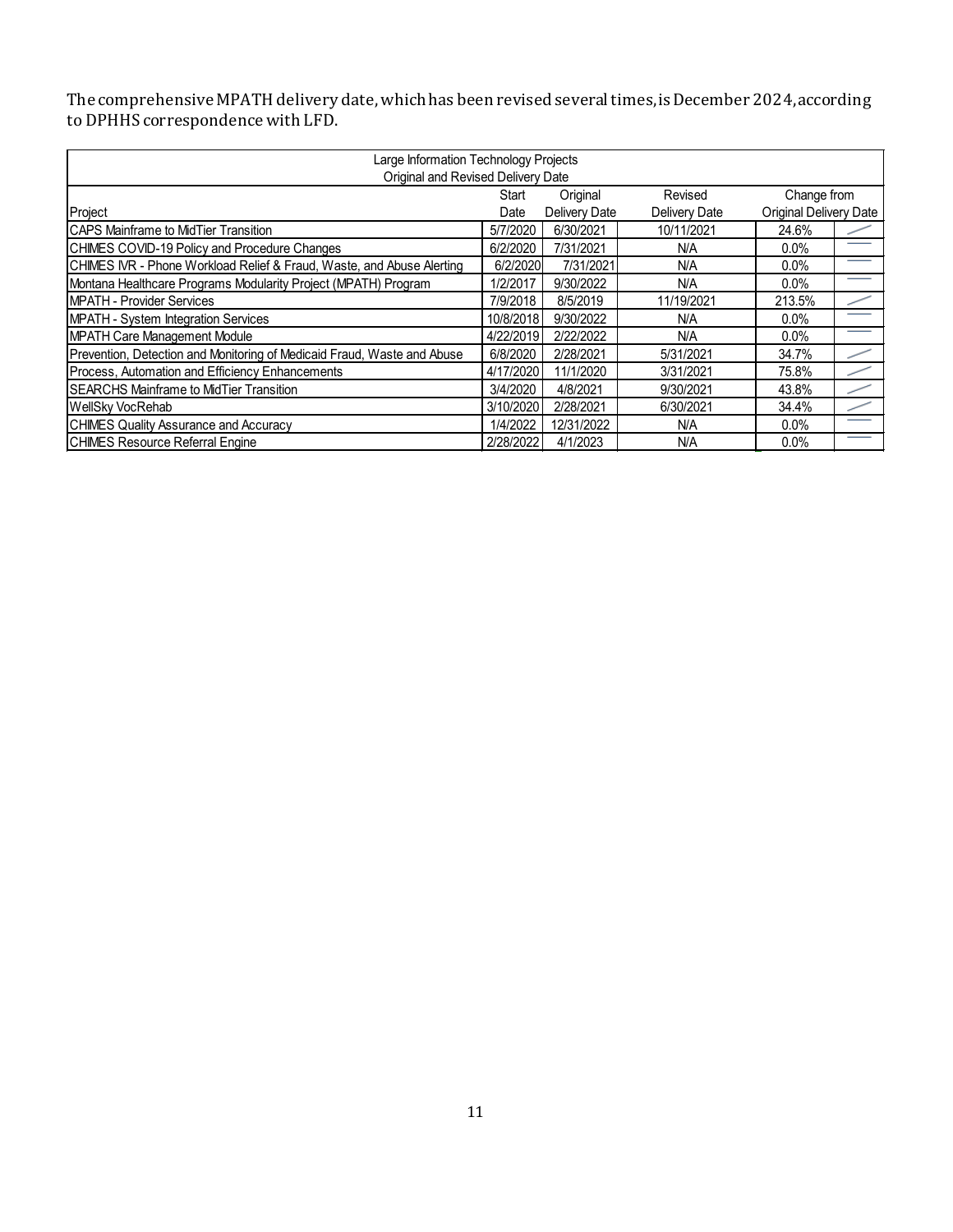# **MEDICAID MONITORING**

The state Medicaid program involves appropriations and expenditures by three different DPHHS divisions: Behavioral Health and Developmental Disabilities Division (BHDD), Health Resources Division (HRD), and Senior and Long-Term Care Division (SLTC). The Health and Economic Livelihood Partnership Act (HELP Act - Medicaid expansion) is discussed in the second half of this report. This report covers Medicaid benefits only; the administrative costs of the state Medicaid program are not included in this report.

#### **SUMMARY**

In the most recent statutorily required budget status report(BSR)under MCA 5-11-222, dated May 20, 2022, DPHHS is projecting a surplus in general fund authority of \$25.7 million for traditional Medicaid benefits. The department is also projecting a surplus in state special revenue funds of \$9.1 million, and a federal special revenue surplus of \$20.4 million.

In this same report, Medicaid expansion is projected to be facing a general fund budget deficit of \$8.8 million, with a surplus of state special revenue funds of \$1.7 million, and federal funds deficit of \$167.0 million.Based on the Budget Status Report, the agency should be able to cover this general fund shortfall with authority from other areas of the budget. The agency expects to cover the federal fund shortfall with a budget amendment to increase federal authority, as presented to the LFC in March.

#### **ENROLLMENT UPDATE**

As of March 2022, DPHHS was reporting a total of 114,873 individuals covered by Medicaid expansion and 166,948 individuals covered by traditional Medicaid. While enrollment had been trending downward since early 2019, the increase aligns closely with the COVID-19 pandemic and corresponding impacts on enrollment linked to the Families First Coronavirus Response Act(FFCRA). The enrollment reporting for DPHHS has changed to a 90-day look back period to allow for application processing lag. Enrollment numbers below are as of 6/2/2022,with the most recent month of data March 2022.

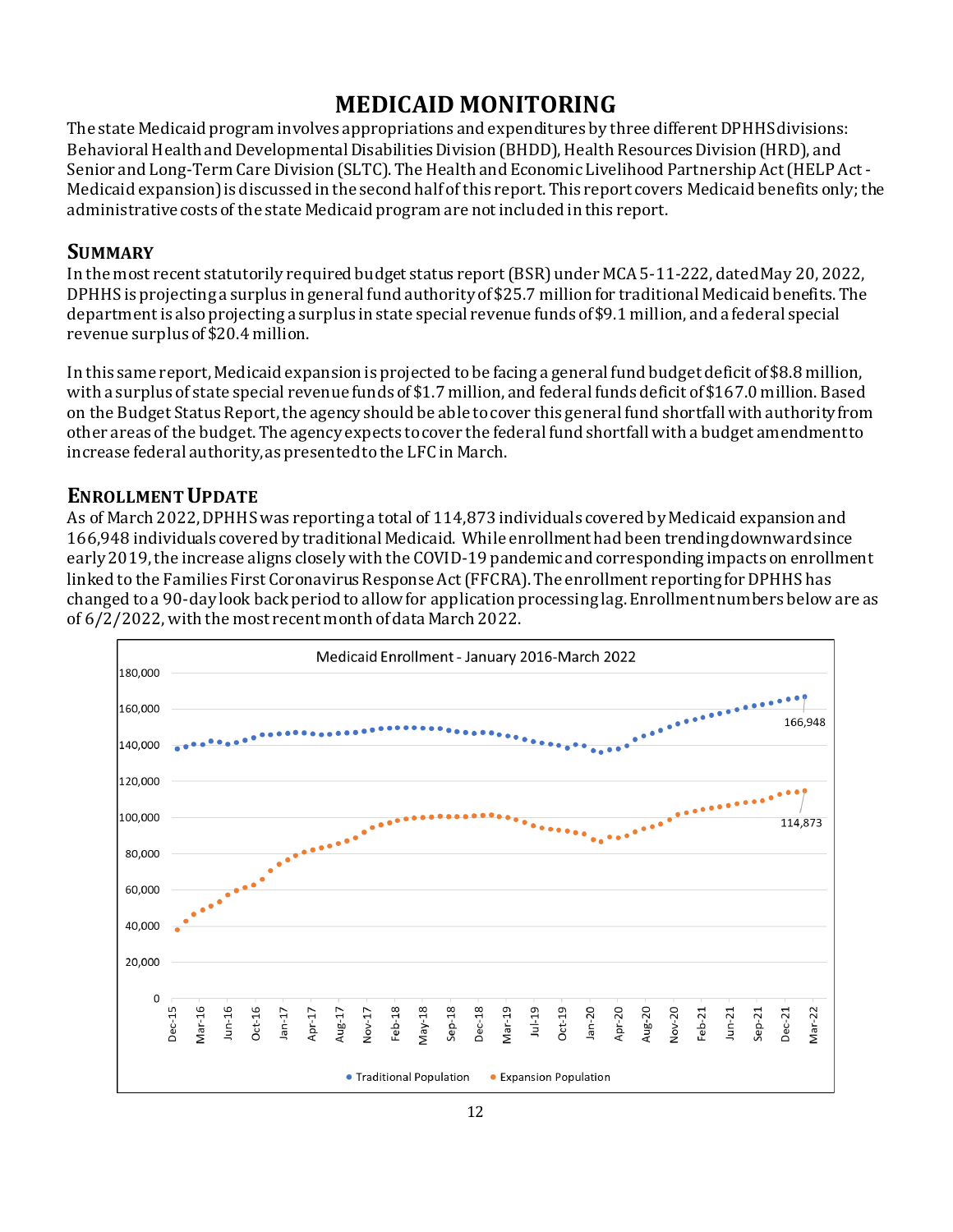#### **FINANCIAL UPDATE –TRADITIONAL MEDICAID**

The table belowillustrates the current status of the Medicaid appropriation from March - June of FY 2022. Estimated FY 2022 totals are DPHHS projections based on data through April 30, 2022 from the May BSR. Changes in appropriations are due to the reorganization/combining of AMDD and BHDD, as well as the addition of federal authority to HRD though a House adjustment and a program transfer.

|                                          |    | FY 2022<br>March Modified<br>Appropriation <sup>1</sup> |     | Changes in<br>Appropriation <sup>2</sup> |    | FY 2022<br>June Modified<br>Appropriation |   | FY 2022 Projected<br>Expenditures <sup>3</sup> |    | Projected Surplus<br>(Deficit) | Surplus (Deficit)<br>as a % of<br>Modified Budget |
|------------------------------------------|----|---------------------------------------------------------|-----|------------------------------------------|----|-------------------------------------------|---|------------------------------------------------|----|--------------------------------|---------------------------------------------------|
| 10 Behavioral Health & Dev. Disabilities |    |                                                         |     |                                          |    |                                           |   |                                                |    |                                |                                                   |
| General Fund                             | \$ | 72,223,053                                              | \$  | 9,909,158                                | Ŝ. | 82,132,211 \$                             |   | 67,935,327                                     | Ŝ. | 14,196,884                     | 17.3%                                             |
| <b>State Special Revenue</b>             |    | 16,877,522                                              |     | 12,533,481                               |    | 29,411,003                                |   | 21,128,543                                     |    | 8,282,460                      | 28.2%                                             |
| Federal Funds                            |    | 218,108,608                                             |     | 44,664,166                               |    | 262,772,774                               |   | 223,785,707                                    |    | 38,987,067                     | 14.8%                                             |
| Subtotal                                 |    | 307,209,183                                             |     | 67,106,805                               |    | 374,315,988                               |   | 312,849,577                                    |    | 61,466,411                     | 16.4%                                             |
| 11 Health Resources Division             |    |                                                         |     |                                          |    |                                           |   |                                                |    |                                |                                                   |
| General Fund                             |    | 139,849,479                                             |     | (1,100,000)                              |    | 138,749,479                               |   | 143,871,691                                    |    | (5, 122, 212)                  | $-3.7%$                                           |
| State Special Revenue                    |    | 55,886,173                                              |     | 294,661                                  |    | 56,180,834                                |   | 55,644,975                                     |    | 535,859                        | 1.0%                                              |
| Federal Funds                            |    | 477,089,831                                             |     | 23,847,148                               |    | 500,936,979                               |   | 526,880,508                                    |    | (25, 943, 529)                 | $-5.2%$                                           |
| Subtotal                                 |    | 672,825,483                                             |     | 23,041,809                               |    | 695,867,292                               |   | 726,397,174                                    |    | (30,529,882)                   | $-4.4%$                                           |
| 22 Senior and Long Term Care             |    |                                                         |     |                                          |    |                                           |   |                                                |    |                                |                                                   |
| General Fund                             |    | 52,697,307                                              |     | (50,000)                                 |    | 52,647,307                                |   | 35,992,991                                     |    | 16,654,316                     | 31.6%                                             |
| <b>State Special Revenue</b>             |    | 32,844,370                                              |     |                                          |    | 32,844,370                                |   | 32,051,501                                     |    | 792,869                        | 2.4%                                              |
| <b>Federal Funds</b>                     |    | 202,852,998                                             |     |                                          |    | 202,852,998                               |   | 192,141,620                                    |    | 10,711,378                     | 5.3%                                              |
| Subtotal                                 |    | 288,394,675                                             |     | (50,000)                                 |    | 288,344,675                               |   | 260,186,112                                    |    | 28,158,563                     | 9.8%                                              |
| 33 Addictive and Mental Disorders        |    |                                                         |     |                                          |    |                                           |   |                                                |    |                                |                                                   |
| General Fund                             |    | 12,809,158                                              |     | (12,809,158)                             |    |                                           |   |                                                |    |                                |                                                   |
| State Special Revenue                    |    | 12,533,481                                              |     | (12,533,481)                             |    |                                           |   |                                                |    |                                |                                                   |
| Federal Funds                            |    | 58,664,166                                              |     | (58,664,166)                             |    |                                           |   |                                                |    |                                |                                                   |
| Subtotal                                 |    | 84,006,805                                              |     | (84,006,805)                             |    |                                           |   |                                                |    |                                |                                                   |
| Grand Total All Medicaid Services        |    |                                                         |     |                                          |    |                                           |   |                                                |    |                                |                                                   |
| General Fund                             |    | 277,578,997                                             |     | (4,050,000)                              |    | 273,528,997                               |   | 247,800,009                                    |    | 25,728,988                     | 9.4%                                              |
| <b>State Special Revenue</b>             |    | 118,141,546                                             |     | 294,661                                  |    | 118,436,207                               |   | 108,825,019                                    |    | 9,611,188                      | 8.1%                                              |
| Federal Funds                            |    | 956,715,603                                             |     | 9,847,148                                |    | 966,562,751                               |   | 942,807,835                                    |    | 23,754,916                     | 2.5%                                              |
| <b>Grand Total All Funds</b>             | Ŝ. | 1,352,436,146                                           | -\$ | 6,091,809                                |    | \$1,358,527,955                           | S | 1,299,432,863                                  | \$ | 59,095,092                     | 4.3%                                              |

FY 2022 Traditional Medicaid Benefits & Claims Appropriations Compared to DPHHS Projections

<sup>1</sup>The March Modified Appropriation column reflects the appropriation at the end of January 2022 in order to reflect the total impact of reorganization and other federal budget changes.

 $^2$ Changes in appropriation authority can include: reorganizations, transfer of authority among Medicaid programs, transfers to/from other DPHHS programs, or additional federal authority as authorized in statue. Modifications listed here are as of May 31, 2022.

 $^3$ Expenditure projections are based on the May 20, 2022 DPHHS Budget Status Report.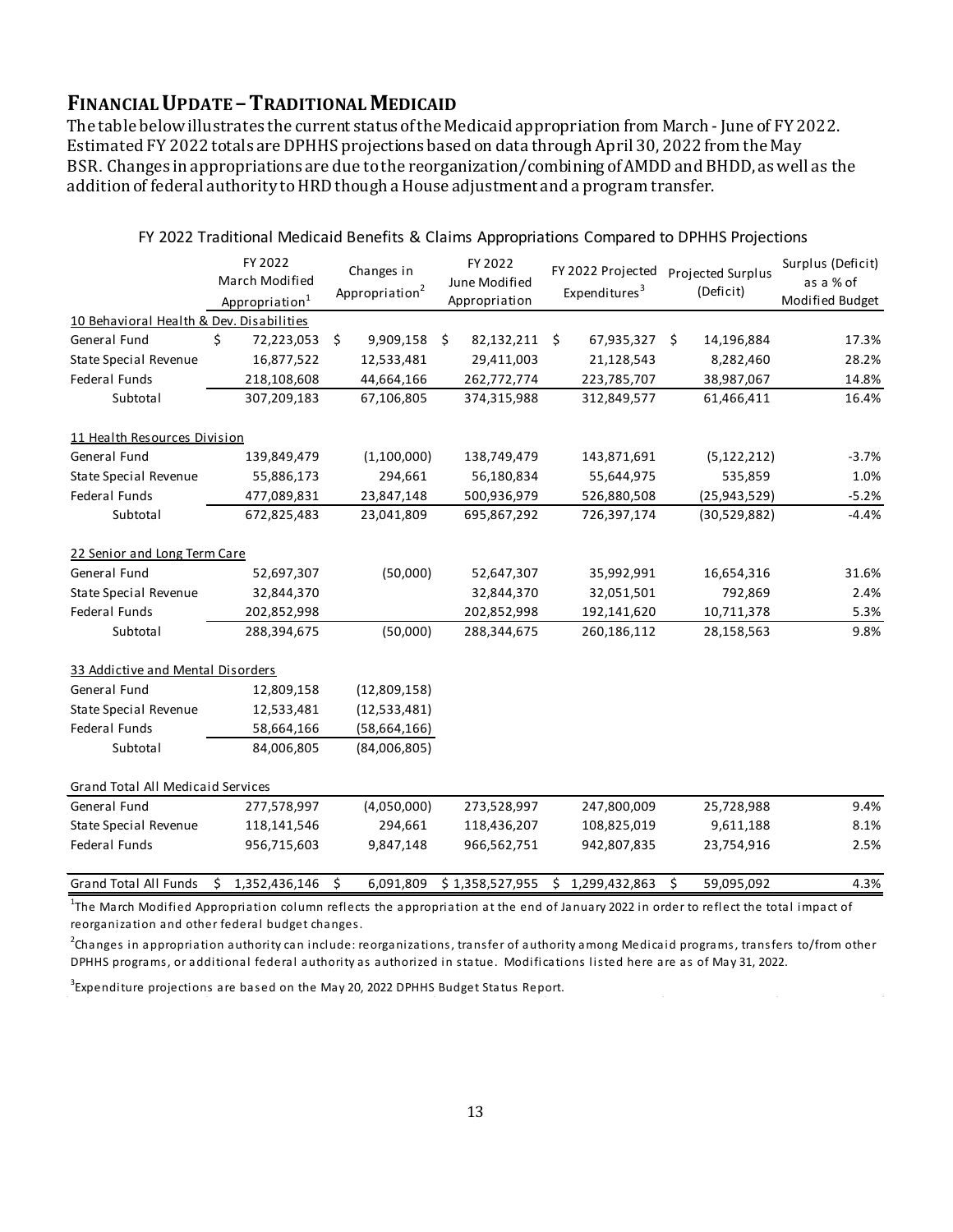## **MAJOR SERVICE CATEGORIES –TRADITIONAL MEDICAID**

Data in the following table are taken from the May 2022 DPHHS BSR. The largest projected expenditure categories are hospital services (inpatient, outpatient, hospital utilization fees/supplemental payments, and other), nursing facilities, the developmental disability waiver, mental health services, and physician services.

| Traditional Medicaid Summary by Major Service Category |                                      |                               |                              |                                  |  |  |  |  |  |  |
|--------------------------------------------------------|--------------------------------------|-------------------------------|------------------------------|----------------------------------|--|--|--|--|--|--|
| Category                                               | <b>FY22 Initial</b><br><b>Budget</b> | FY22 Current<br><b>Budget</b> | FY22 Expenditure<br>Estimate | FY22 Projected<br><b>Balance</b> |  |  |  |  |  |  |
| <b>Hospital Services</b>                               | \$49,613,075                         | \$50,596,773                  | \$55,066,412                 | \$(4,469,640)                    |  |  |  |  |  |  |
| Hospital Utilization Fees / DSH                        | 64,965,364                           | 78,008,141                    | 82,639,046                   | (4,630,904)                      |  |  |  |  |  |  |
| <b>Inpatient Services</b>                              | 65,621,323                           | 70,860,980                    | 73,392,455                   | (2,531,475)                      |  |  |  |  |  |  |
| <b>Outpatient Services</b>                             | 47,714,856                           | 50,508,984                    | 53,374,801                   | (2,865,817)                      |  |  |  |  |  |  |
| Physician and Professional Services                    | 96,352,875                           | 104,630,687                   | 106,532,777                  | (1,902,090)                      |  |  |  |  |  |  |
| Pharmacy                                               | 137,021,778                          | 142,223,978                   | 153,543,701                  | (11, 319, 723)                   |  |  |  |  |  |  |
| <b>Pharmacy Rebates</b>                                | (104, 728, 943)                      | (104, 728, 943)               | (113,097,321)                | 8,368,378                        |  |  |  |  |  |  |
| Part D Clawback                                        | 17,627,797                           | 23,725,180                    | 25,601,557                   | (1,876,377)                      |  |  |  |  |  |  |
| Dental                                                 | 41,965,639                           | 41,965,638                    | 52,186,677                   | (10, 221, 039)                   |  |  |  |  |  |  |
| <b>Health Centers and Clinics</b>                      | 37,386,230                           | 37,386,230                    | 37,997,431                   | (611, 202)                       |  |  |  |  |  |  |
| <b>Medical Equipment and Supplies</b>                  | 21,365,771                           | 21,365,771                    | 23,280,636                   | (1,914,865)                      |  |  |  |  |  |  |
| Laboratory and Imaging Services                        | 23,573,449                           | 8,073,449                     | 6,992,123                    | 1,081,326                        |  |  |  |  |  |  |
| <b>Medical Transportation</b>                          | 9,412,559                            | 9,509,558                     | 8,857,341                    | 652,218                          |  |  |  |  |  |  |
| <b>Other Services</b>                                  | 8,116,615                            | 2,553,206                     | 2,464,675                    | 88,531                           |  |  |  |  |  |  |
| <b>Nursing Facility</b>                                | 181, 130, 552                        | 180,052,944                   | 150,414,914                  | 29,638,030                       |  |  |  |  |  |  |
| Home and Community Based - Other Services              | 3,815,032                            | 8,878,971                     | 4,051,617                    | 4,827,354                        |  |  |  |  |  |  |
| Home and Community Based - CFC                         | 44,930,714                           | 47,747,470                    | 49,396,523                   | (1,649,053)                      |  |  |  |  |  |  |
| Home and Community Based - Big Sky Waiver              | 52,749,779                           | 51,432,499                    | 56,323,058                   | (4,890,560)                      |  |  |  |  |  |  |
| Care and Case Management                               | 17,808,825                           | 17,976,782                    | 16,655,577                   | 1,321,204                        |  |  |  |  |  |  |
| Substance Use Disorder Services                        | 3,318,425                            | 3,432,673                     | 4,071,624                    | (638, 951)                       |  |  |  |  |  |  |
| <b>Mental Health Services</b>                          | 146,580,976                          | 143,607,236                   | 123,868,150                  | 19,739,085                       |  |  |  |  |  |  |
| Home and Community Based - SDMI Waiver                 | 17,031,839                           | 17,460,108                    | 14,059,794                   | 3,400,314                        |  |  |  |  |  |  |
| Mental Health Services - HIFA Waiver                   | 8,217,734                            | 8,408,176                     | 7,063,765                    | 1,344,411                        |  |  |  |  |  |  |
| <b>Developmental Disability Services</b>               | 1,297,905                            | 1,297,905                     | 1,153,006                    | 144,898                          |  |  |  |  |  |  |
| Home and Community Based - DD Waiver                   | 144,252,612                          | 144,252,611                   | 129,923,848                  | 14,328,762                       |  |  |  |  |  |  |
| Indian and Tribal Health Services                      | 94,556,232                           | 94,556,231                    | 93,911,526                   | 644,705                          |  |  |  |  |  |  |
| School Based - Physical Health                         | 4,705,029                            | 4,705,029                     | 4,081,210                    | 623,819                          |  |  |  |  |  |  |
| School Based - Mental Health                           | 55,724,058                           | 41,724,057                    | 20,829,790                   | 20,894,268                       |  |  |  |  |  |  |
| Medicare Buy-In                                        | 52,441,275                           | 52,441,282                    | 54,796,150                   | (2, 354, 868)                    |  |  |  |  |  |  |
| Total                                                  | \$1,344,569,374                      | \$1,354,653,604               | \$1,299,432,863              | \$55,220,740                     |  |  |  |  |  |  |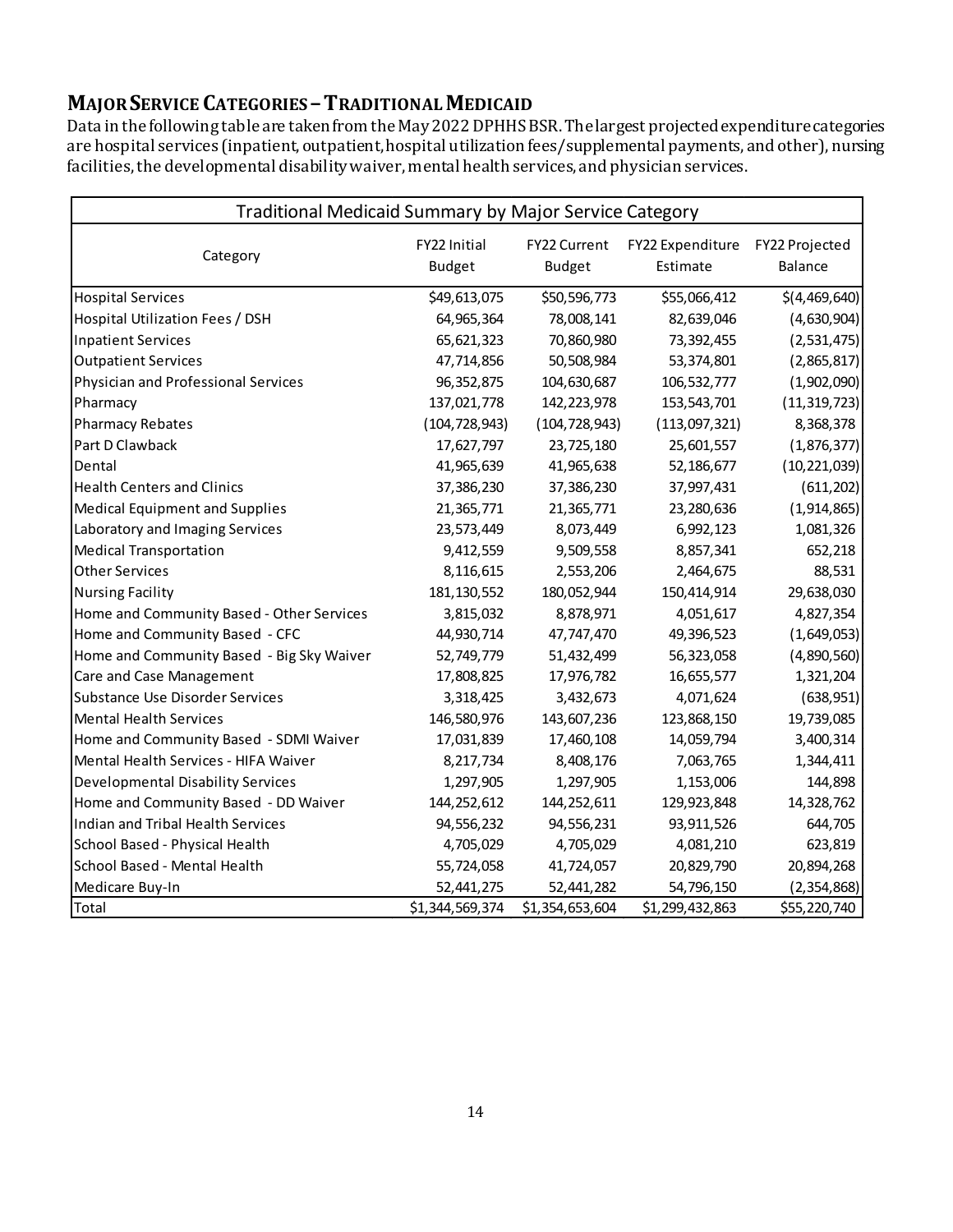# **MEDICAID EXPANSION**

The Health and Economic Livelihood Partnership (HELP) Act of the 2015 Montana Legislature expanded Medicaid in Montana. Medicaid expansion provides Medicaid coverage for adults ages 19-64, with incomes less than 138.0% of the federal poverty level for Montana. Benefits and claims for the expansion population are funded with 90.0% federal dollars (less an adjustment made for continuous eligibility) and 10.0% state dollars. Unlike traditional Medicaid, there are no FMAP adjustments to the expansion population as a result of the FFCRA, and the federal match rate will remain at 90.0%barring any future federal statute changes.

**FINANCIAL UPDATE – MEDICAID EXPANSION**<br>The table below illustrates Medicaid Expansion benefits & claims appropriation for May 2022. Medicaid expansion is projected to have a deficit in general fund of \$8.7 million and a deficit in federal funds of \$120.9 million. The agency reported the deficit in federal funds will be addressed with a budget amendment. Changes in appropriations are due to the reorganization/combining of AMDD and BHDD, as well as the addition of authority to HRD though House adjustments, budget amendments, and program transfers.

|                                          | FY 2022<br>March Modified<br>Appropriation <sup>1</sup> |    | Changes in<br>Appropriation <sup>2</sup> |     | FY 2022<br>June Modified<br>Appropriation |     | FY 2022 Projected<br>Expenditures <sup>3</sup> |    | Projected Surplus<br>(Deficit) | Surplus (Deficit)<br>as a % of<br>Modified Budget |
|------------------------------------------|---------------------------------------------------------|----|------------------------------------------|-----|-------------------------------------------|-----|------------------------------------------------|----|--------------------------------|---------------------------------------------------|
| 10 Behavioral Health & Dev. Disabilities |                                                         |    |                                          |     |                                           |     |                                                |    |                                |                                                   |
| General Fund                             | \$<br>539                                               | \$ | 6,670,852                                | \$. | 6,671,391                                 | \$. | 7,994,996                                      | Ŝ. | (1,323,605)                    | $-19.8%$                                          |
| <b>State Special Revenue</b>             |                                                         |    | 1,749,845                                |     | 1,749,845                                 |     |                                                |    | 1,749,845                      | 100.0%                                            |
| Federal Funds                            | 4,858                                                   |    | 74,695,434                               |     | 74,700,292                                |     | 71,954,959                                     |    | 2,745,333                      | 3.7%                                              |
| Subtotal                                 | 5,397                                                   |    | 83,116,131                               |     | 83,121,528                                |     | 79,949,955                                     |    | 3,171,573                      | 3.8%                                              |
| 11 Health Resources Division             |                                                         |    |                                          |     |                                           |     |                                                |    |                                |                                                   |
| General Fund                             | 17,734,741                                              |    | 6,225,000                                |     | 23,959,741                                |     | 31,229,811                                     |    | (7,270,070)                    | $-30.3%$                                          |
| State Special Revenue                    | 50,547,102                                              |    | 1,942,339                                |     | 52,489,441                                |     | 54,382,587                                     |    | (1,893,146)                    | $-3.6%$                                           |
| Federal Funds                            | 679,695,818                                             |    | 48,086,761                               |     | 727,782,579                               |     | 850,574,417                                    |    | (122, 791, 838)                | $-16.9%$                                          |
| Subtotal                                 | 747,977,661                                             |    | 56,254,100                               |     | 804,231,761                               |     | 936,186,815                                    |    | (131, 955, 054)                | $-16.4%$                                          |
| 22 Senior and Long Term Care             |                                                         |    |                                          |     |                                           |     |                                                |    |                                |                                                   |
| General Fund                             | 861,099                                                 |    | 90,000                                   |     | 951,099                                   |     | 1,008,308                                      |    | (57, 209)                      | $-6.0%$                                           |
| <b>State Special Revenue</b>             |                                                         |    |                                          |     | 0                                         |     |                                                |    |                                |                                                   |
| Federal Funds                            | 8,757,365                                               |    | 1,200,000                                |     | 9,957,365                                 |     | 10,835,679                                     |    | (878, 314)                     | $-8.8%$                                           |
| Subtotal                                 | 9,618,464                                               |    | 1,290,000                                |     | 10,908,464                                |     | 11,843,987                                     |    | (935, 523)                     | $-8.6%$                                           |
| 33 Addictive and Mental Disorders        |                                                         |    |                                          |     |                                           |     |                                                |    |                                |                                                   |
| General Fund                             | 6,670,852                                               |    | (6,670,852)                              |     |                                           |     |                                                |    |                                |                                                   |
| <b>State Special Revenue</b>             | 1,749,845                                               |    | (1,749,845)                              |     |                                           |     |                                                |    |                                |                                                   |
| Federal Funds                            | 74,695,434                                              |    | (74, 695, 434)                           |     |                                           |     |                                                |    |                                |                                                   |
| Subtotal                                 | 83,116,131                                              |    | (83, 116, 131)                           |     |                                           |     |                                                |    |                                |                                                   |
| Grand Total All Medicaid Services        |                                                         |    |                                          |     |                                           |     |                                                |    |                                |                                                   |
| General Fund                             | 25,267,231                                              |    | 6,315,000                                |     | 31,582,231                                |     | 40,233,115                                     |    | (8,650,884)                    | $-27.4%$                                          |
| <b>State Special Revenue</b>             | 52,296,947                                              |    | 1,942,339                                |     | 54,239,286                                |     | 54,382,587                                     |    | (143, 301)                     | $-0.3%$                                           |
| Federal Funds                            | 763,153,475                                             |    | 49,286,761                               |     | 812,440,236                               |     | 933,365,055                                    |    | (120, 924, 819)                | $-14.9%$                                          |
| Grand Total All Funds \$                 | 840,717,653                                             | Ś. | 57,544,100                               | Ś.  | 898,261,753                               |     | \$1,027,980,757                                | Ŝ. | (129, 719, 004)                | $-14.4%$                                          |

FY 2022 Medicaid Expansion Benefits & Claims Appropriations Compared to DPHHS Projections

<sup>1</sup>The March Modified Appropriation column reflects the appropriation at the end of January 2022 in order to reflect the total impact of reorganization and other federal budget changes.

<sup>2</sup>Changes in appropriation authority can include: reorganizations, transfer of authority among Medicaid programs, transfers to/from other DPHHS programs, or additional federal authority as authorized in statue. Modifications listed here are as of May 31, 2022.

 $^3$ Expenditure projections are based on the May 20, 2022 DPHHS Budget Status Report.